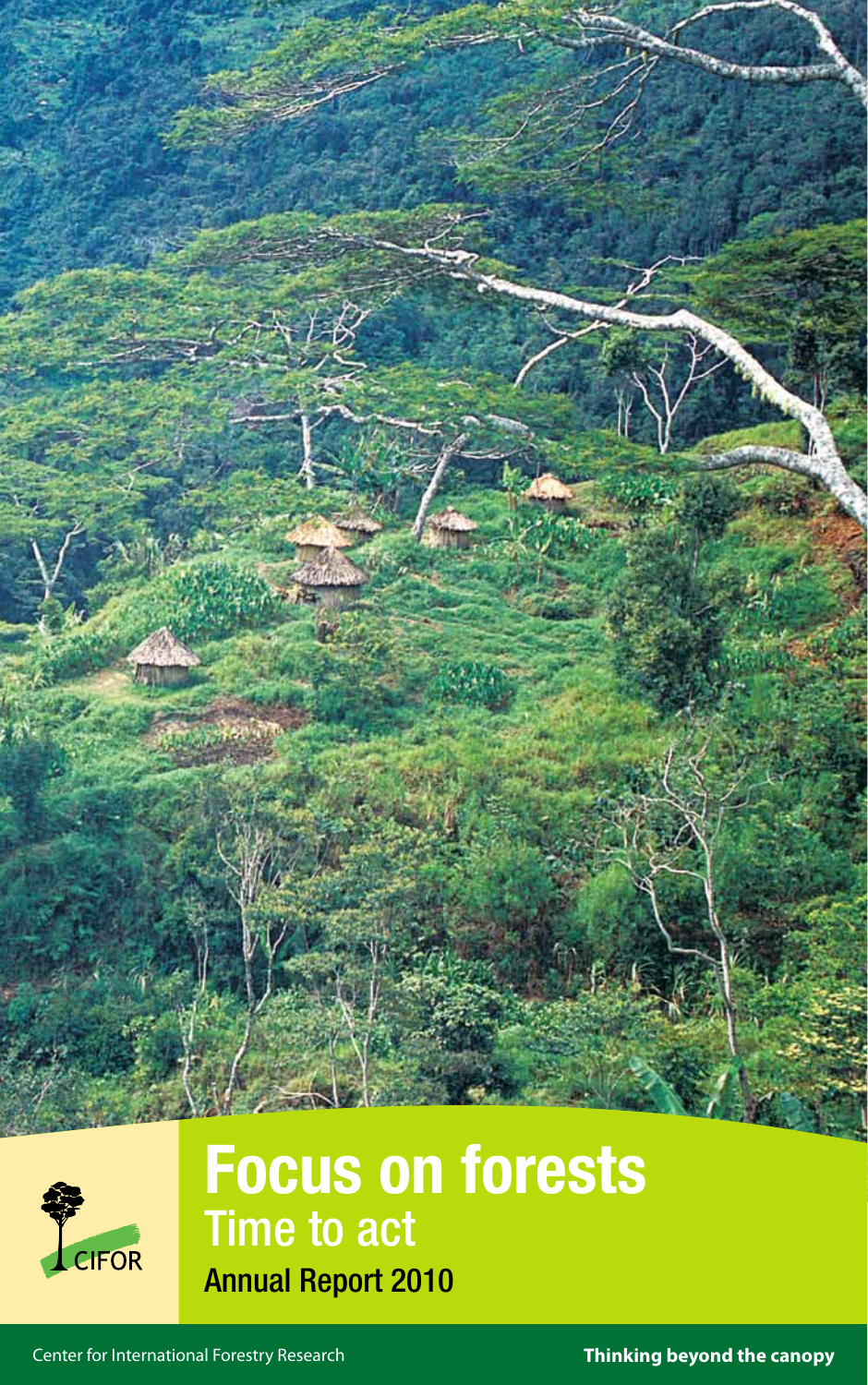#### A watershed moment in forestry



This is a great time to be working on issues related to forests. There is almost a 'perfect storm' of international attention, finance and political will—and if we can harness it, there is, for the first time in my lifetime, an opportunity to make a sea change in how forests are

managed around the world.

A growing appreciation of the critical role that forests play in climate change mitigation, as well as adaptation, has been the main driver of this new attention. We have heads of state talking about forests. In December, the President of Mexico gave an impassioned speech at Forest Day 4 on the underlying drivers of deforestation, on the sidelines of the UN climate talks in Cancún. We have significant financial resources being committed from government, multilateral and private sector sources. Major media are covering forest issues, including the New York Times, Time, CNN, Nature, National Geographic TV, Reuters, Associated Press and many other outlets.

It does not get better than this.

Here at CIFOR we have been working hard to establish the right strategy and line-up of top scientists and other team members to advance our aspiration to become the 'go to' place for research relevant to forest policy. And we have increased our investments in communications in order to better mobilise our research results to inform forest policy making, as well as to empower practitioners at the front lines of forest management.

As we look forward, we now have the knowledge, the scientists, the infrastructure and many of the partnerships in place to provide effective leadership to the Consultative Group on International Agricultural Research's new research programme on forests, trees and agroforestry, which is dedicated to tackling the key forest research challenges of our time. We very much look forward to doing just that.

tur

Frances Seymour Director General

#### Board of Trustees Prof. M. Hosny El Lakany

**Chair** 

Dr Andrew John Bennett, CMG Chroyle, Gloucester Road Swainswick Bath – BA1 8BH United Kingdom

Vice Chair Dr Benchaphun Shinawatra Ekasingh Multiple Cropping Center Chiang Mai University **Thailand** 

Dr Jürgen Blaser Head Forest-Environment Team Intercooperation **Switzerland** 

Forest Resources Management **Department** University of British Columbia Canada

Claudia Martínez Zuleta **Director** Ecología, Economía y Ética **Colombia** 

Nancy Andrews President and CEO Low Income Investment Fund United States

Juan Mayr International Consultant World Agroforestry Centre **Colombia** As of April 2010

#### Research that has an impact



Just as 2010 was a banner year for forests, it was an excellent 12 months for CIFOR.

When the governments of Indonesia and Norway wanted the latest research and analysis as they were negotiating a 'Letter of Intent' to reduce deforestation and

forest degradation for a grant of up to US\$1 billion. they both independently came to CIFOR, repeatedly.

Delegations from many other countries in Asia, Africa, and Latin America also approached CIFOR seeking information to support the implementation of their own mechanisms to arrest deforestation and forest degradation. Advocacy groups continue to lobby CIFOR to conduct research on a range of forestry issues.

The Economist magazine published a special global report on forests and when the reporter started his assignment, he came to CIFOR first, and kept coming back. About a third of the people he acknowledged as contributing to his feature had current or previous CIFOR affiliations.

The confidence of CIFOR's donors is reflected in the continued growth of the organisation's budget, enabling CIFOR to respond to additional demands while maintaining healthy reserves.

Finally, I would like to express my gratitude to Dr Andrew Bennett, the former Chair of the Board of Trustees, and Dr Jürgen Blaser, a former member of the Board of Trustees. Their outstanding years of service have guided CIFOR to where it is today, ready to leverage the renewed political and scientific momentum to address the great challenges facing forests and the people that depend on them.

 $\mathcal{U}$ 

Prof. M. Hosny El Lakany Chair of the Board

Prof. Linxiu Zhang Center for Chinese Agricultural Policy, Chinese Academy of Sciences China

Prof. Eric Tollens World Agroforestry Centre Board Chair Faculty of Agricultural and Applied Biological Sciences Catholic University of Leuven **Belgium** 

Dr Idah Pswarayi-Riddihough

Environment and NRM (AFTEN) World Bank United States

Frances Seymour Director General **CIFOR** Indonesia

Host Country Representative Dr Ir. Tachrir Fathoni Director General Forestry Research and Development Agency Ministry of Forestry Indonesia

**Secretary** John Colmey Director of Communication and Information Services **CIFOR** Indonesia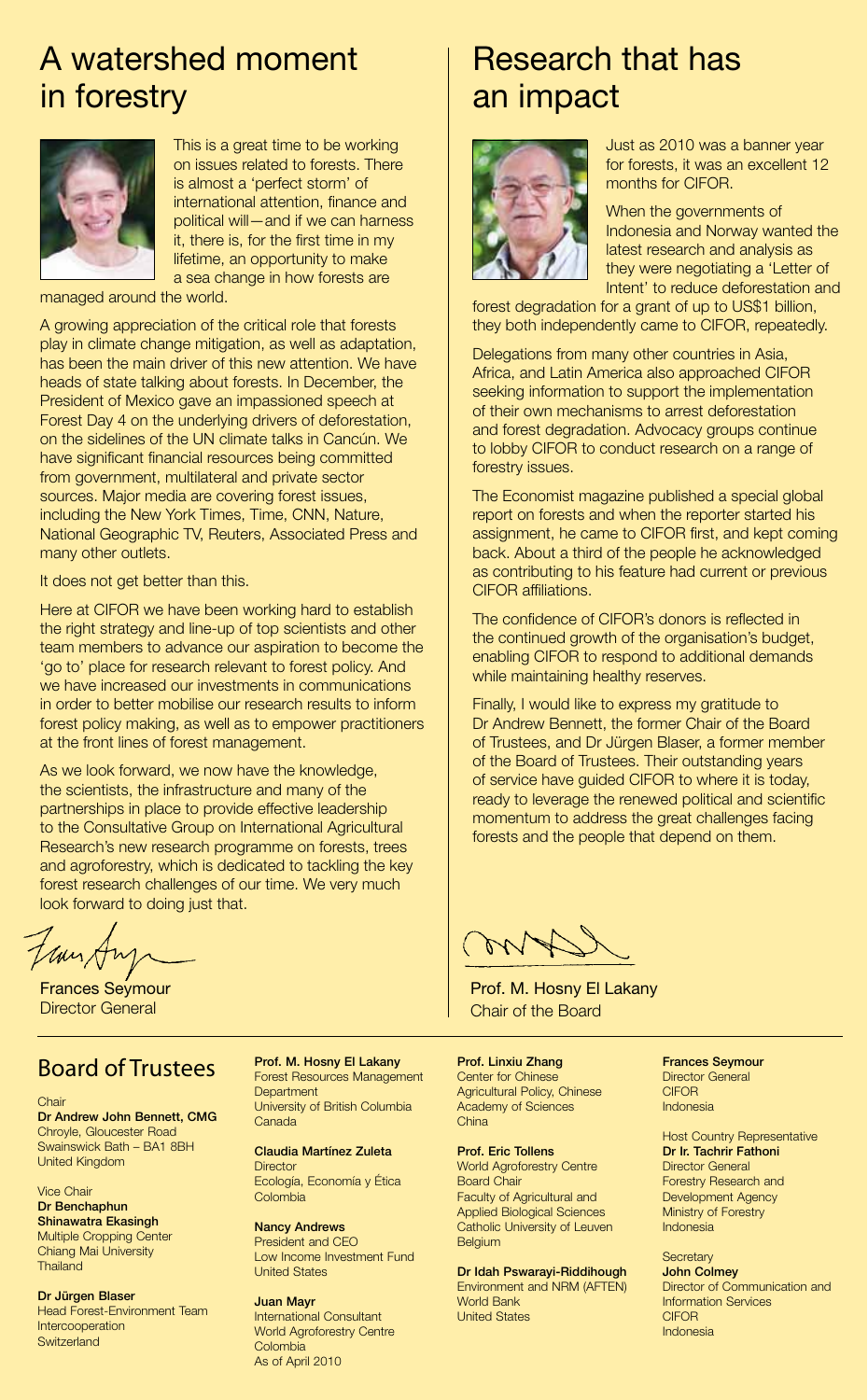

#### Cameroon strives to redistribute forest wealth to its people

A new study provides valuable insights for the international community as it establishes a system for reducing carbon emissions from deforestation and forest degradation to tackle climate change.

In the early 1990s, Cameroon experienced a rapid expansion in its timber industry. This led to a new law to limit the environmental consequences of increased forest exploitation and to quarantee that forestdependent communities would benefit.

Under the law, part of the tax paid by logging companies for the right to harvest the forests—known as an Area Fee—is intended for local communities.

CIFOR's research uncovered numerous problems in managing the funds, including embezzlement and waste. Few local councils had investment strategies for the Area Fee, and once the government started redistributing the tax money, basic services that were formerly funded and administered by central ministries, such as health and education, were handed over to local councils to be paid for with the Area Fee.

'Our results serve as a warning that funding to stem deforestation and forest degradation must also improve the livelihoods of rural people,' said CIFOR scientist Paolo Omar Cerutti, who led the study with colleagues Samuel Assembe, Guillaume Lescuyer (on secondment to CIFOR from CIRAD) and Luca Tacconi (from Australian National University). 'There are important lessons here for global initiatives to reduce deforestation and forest degradation, which could see billions of dollars channelled into projects to protect forests in developing countries.'

The study, 'The challenges of redistributing forestrelated monetary benefits: A decade of logging area fees in Cameroon,' was published in International Forestry Review 12.

www.cifor.cgiar.org/nc/online-library/browse/view-publication/ publication/3159.html

#### Science supports profitable beekeeping in Cameroon

Until recently, beekeepers in Cameroon have had little access to market opportunities. Now, as a result of CIFOR research, a network of small-scale rural enterprises is helping local beekeepers realise the profits that have eluded them for too long.

In 2006, the non-governmental Netherlands Development Organisation (SNV) commissioned a market study of the apiculture sector in Cameroon. The potential of beekeeping in the country was judged to be substantial.

Inspired by the opportunity, the team that performed the study for SNV established a small enterprise named Guiding Hope to link producer communities to emerging markets. The team's strategy was aided by CIFOR's analysis, which highlighted the roles played by men, women and youths in beekeeping chains, and how these could be improved. The study, published in the June 2009 edition of *LEISA Magazine*, showed critical links between wild forest honey and honey produced in hives. Analysing the characteristics of hive products and the botanical sources of propolis and honey enabled products that were previously only sold locally to be marketed internationally.

Today, Guiding Hope collaborates with 1040 beekeeping households, providing training in production, quality control, administration and accounting. In 2010, producers exported 22 tonnes of honey, 100 tonnes of wax and 60 kilogrammes of propolis to Europe.

Also in 2010, Body Shop International began to use Guiding Hope honey and wax in its products. And the company was recently presented with the Science and Practice of Ecology and Society Award—an annual honour given to an individual or organisation that successfully brings the science of social–ecological interactions into practice.

www.cifor.cgiar.org/nc/online-library/browse/view-publication/ publication/3387.html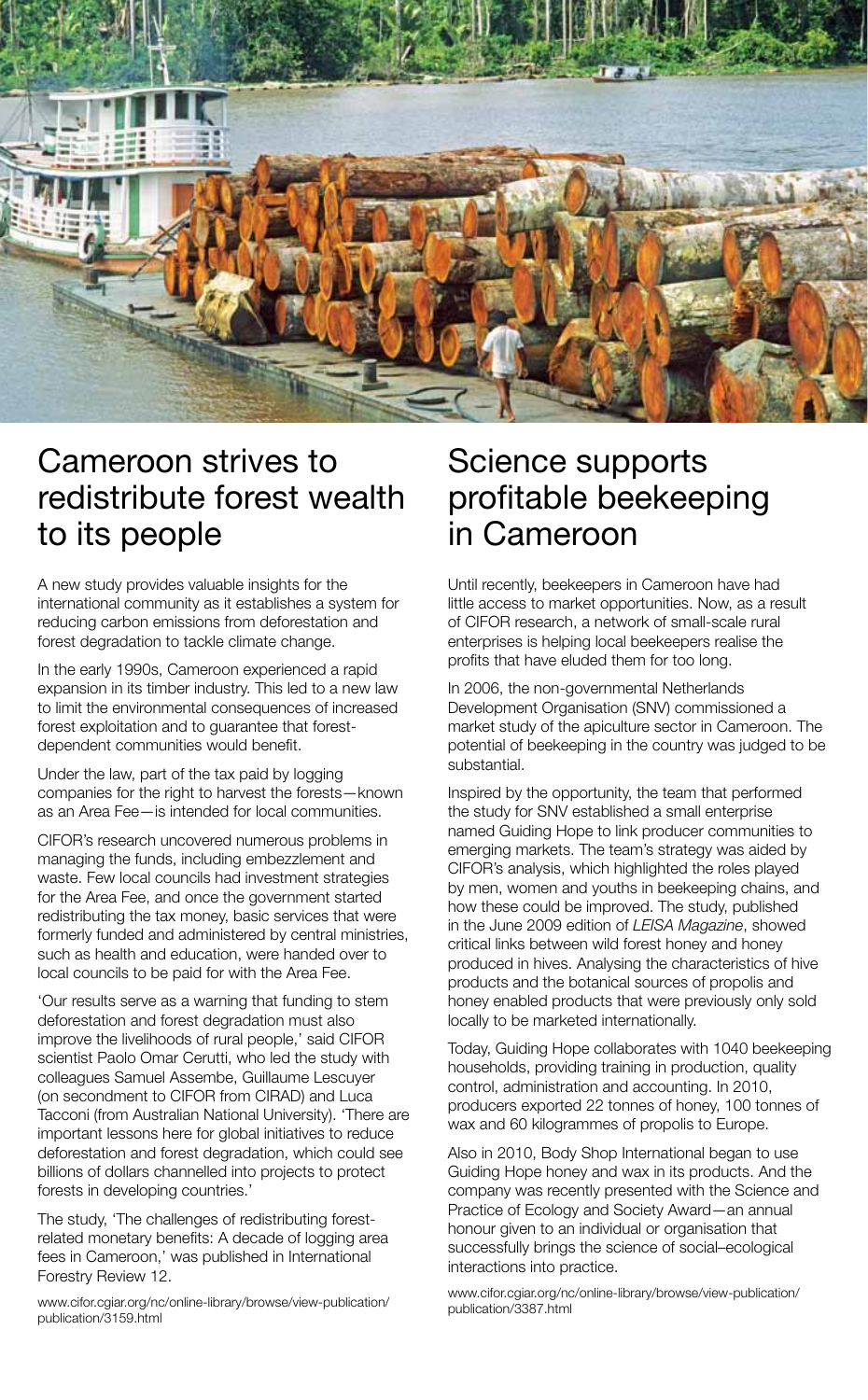### CIFOR research impacts global agenda on adaptation funding

A decision by UNFCCC's Adaptation Fund to finance a major project in Honduras—one of the first to be approved by the Fund—shows how CIFOR is influencing the allocation of resources to climate change adaptation. A study by CIFOR and CATIE was cited in a successful proposal to the Adaptation Fund on climate change risks for water resources in Honduras. The US\$5.6 million project will be implemented by the United Nations Development Programme and the Secretariat for Natural Resources and Environment in Honduras.

The earlier study was carried out under the Tropical Forests and Climate Change Adaptation project (TroFCCA), a 4-year initiative by CIFOR and CATIE

aimed at defining the impacts of climate change on tropical forests and the role that forests play in helping societies adapt. The project covered seven countries. including Honduras.

According to the Global Climate Risk Index 2010, Honduras has been hit harder by extreme weather events than almost any other country. Yet adaptation to climate change has not been mainstreamed into development actions and related policies. For this reason, the TroFCCA project emphasised improving institutional capacity to support local activities on climate change. In Honduras, this included training programmes for graduate students and scientists, project workshops, field days and policy dialogues with government officials.

Although the goal of the project financed by the Adaptation Fund is to decrease the threat of water shortages for the poor in Tegucigalpa, it pays significant attention to the role of forests, including how they capture mist from the atmosphere and the negative impacts of deforestation in water catchment areas.



#### Improving due diligence to reduce money laundering in the forestry sector

New guidelines and recommendations developed by CIFOR are helping Indonesia's banks, law-enforcement agencies and auditors fight money laundering arising from illegal logging and other forest-related crimes.

A recognition that money laundering is often linked to forest crime has led many national and international authorities to 'follow the money' in the pursuit of wrongdoers. Indonesia included forest‐related crimes in its anti-money laundering law in 2003. In 2009, the Central Bank of Indonesia put in place a regulation requiring commercial banks to implement anti-money laundering programmes. But it became clear that the banks needed assistance in implementing this regulation. CIFOR quickly stepped in to help and recommended procedures for banks to apply due diligence mechanisms for customers operating in forestrelated businesses. The recommendations stress that banks need particularly to monitor financial transactions

related to the forestry sector and to ensure the identity of the real owners of forest‐based companies. The recommendations also specify the documentation that should be requested by banks to substantiate claims made by companies regarding the sources of their revenues, including the use of geographic information system (GIS) technology.

These recommendations were followed up in 2010 with the development of guidelines for law enforcement and audit agencies on how best to crack down on money laundering and corruption in the forestry sector. The guidelines are to be published in a 2-volume set in 2011. Drafts of the documents have already led to a new focus by authorities on financial wrongdoing in the forestry sector. The spin-off benefits to Indonesian forests could be substantial.

www.cifor.cgiar.org/nc/online-library/browse/view-publication/ publication/3391.html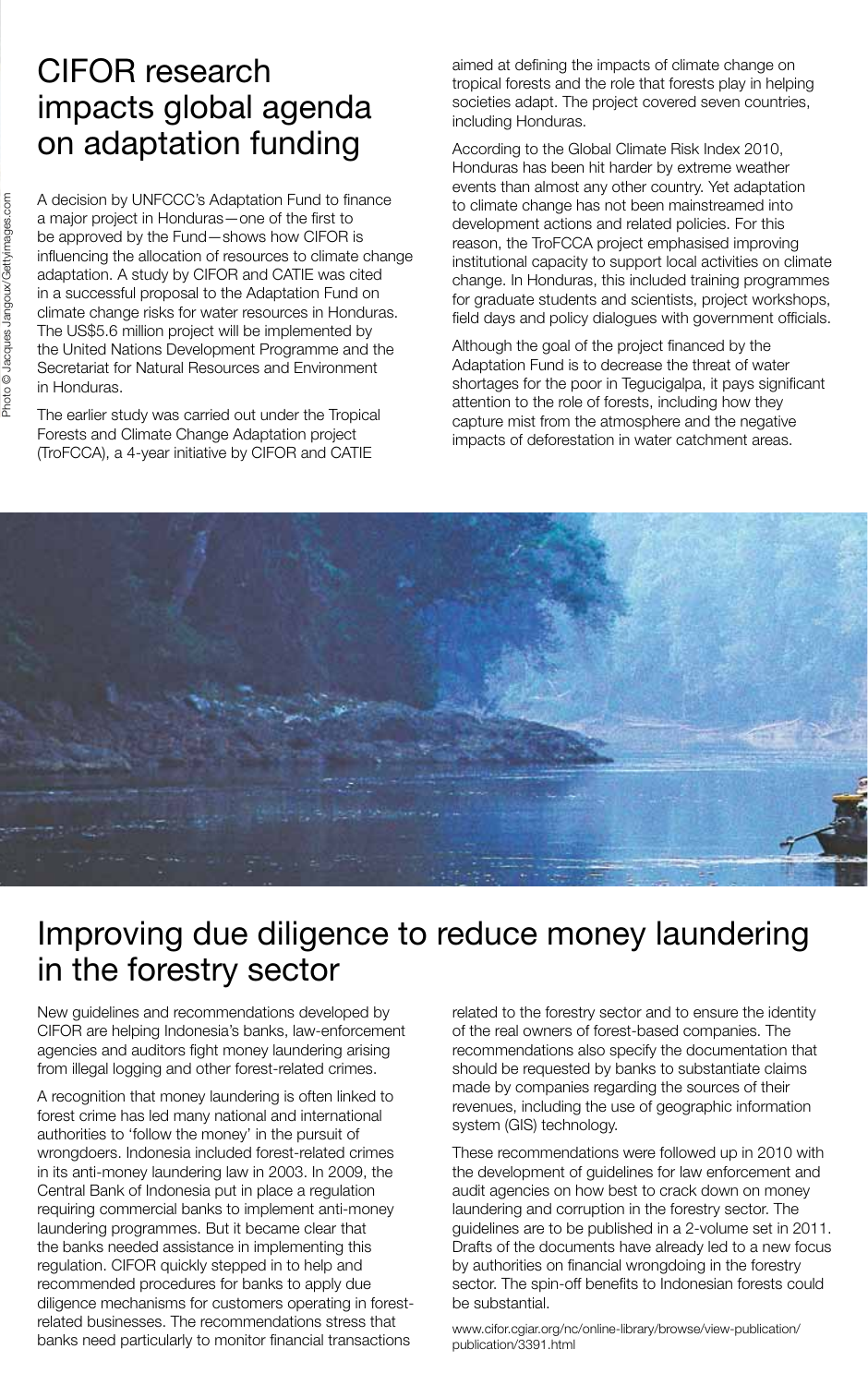### Studying the impacts of development in Indonesia

CIFOR's research in Indonesia's Papua province has contributed to a reconsideration of the extent and pace of land being allocated for oil palm and timber plantations, as communities learn more about their social, environmental and economic impacts.

Boven Digoel is a district in Papua province that had become a target for investment in oil palm plantations and industrial timber estates. CIFOR's research there, to be published in 2011, found that oil palm development contributed to the economy through tax revenues and employment. However, the plantations caused significant environmental damage and conflicts over land.

As a result of CIFOR's study, the government of Boven Digoel district postponed authorisation of large-scale initiatives until more is known about how to manage their impacts.

CIFOR research also contributed to a reduction by nearly two-thirds in a plan to convert 2 million hectares of indigenous people's land into an industrial agriculture and biofuels estate in Papua's Merauke District.

The research, which involved consultations with villages and participatory mapping of the land by local communities, helped to resolve existing conflicts between clans over land tenure. The research outputs have been used extensively by tribal leadership to inform their participation in discussions related to large-scale land acquisition for timber plantations and other estates.

The leader of the Malin-Anim tribal community sent a letter to CIFOR indicating that the project greatly improved their understanding of the value and fragility of their natural resources, and strengthened their resolve in negotiations with plantation investors.

www.cifor.cgiar.org/nc/online-library/browse/view-publication/ publication/3344.html



#### Reviving the forestry sector in the Democratic Republic of Congo

The Democratic Republic of Congo (DRC) is at once rich in natural resources and one of the poorest countries in the world. Now, as the DRC transitions out of instability and civil war, CIFOR is helping the country to rebuild the capacity to benefit from its valuable forest resources in a sustainable and equitable manner.

In 2005, a survey by CIFOR and the Food and Agriculture Organization of the United Nations (FAO) revealed that there were fewer than 10 forest researchers in the whole of the DRC. The number had plummeted as a result of AIDS, war and emigration. It was clear that if the country was ever to pull itself out of poverty using its own rich resources, the forestry sector would have to be strengthened substantially.

Against this background, a CIFOR project funded by the European Commission sought to address forest research capacity in the DRC. The University of Kisangani—currently the only institution in the country with forestry expertise—was an important project partner, whilst a number of African and European universities assisted by providing lectures or supervising students.

By late 2010, at the end of the first phase of the project, 50 advanced degree students were being trained in forest ecology, conservation biology and sustainable forest management. The supply of trained technicians, research plots and study materials has been made possible through the project, which also includes an agricultural element overseen by FAO and the International Institute for Tropical Agriculture. A second phase of the project, which will run until 2013, will train an additional 40 Masters and 17 PhD students, increasing the national forest research capacity in the DRC by 1000%.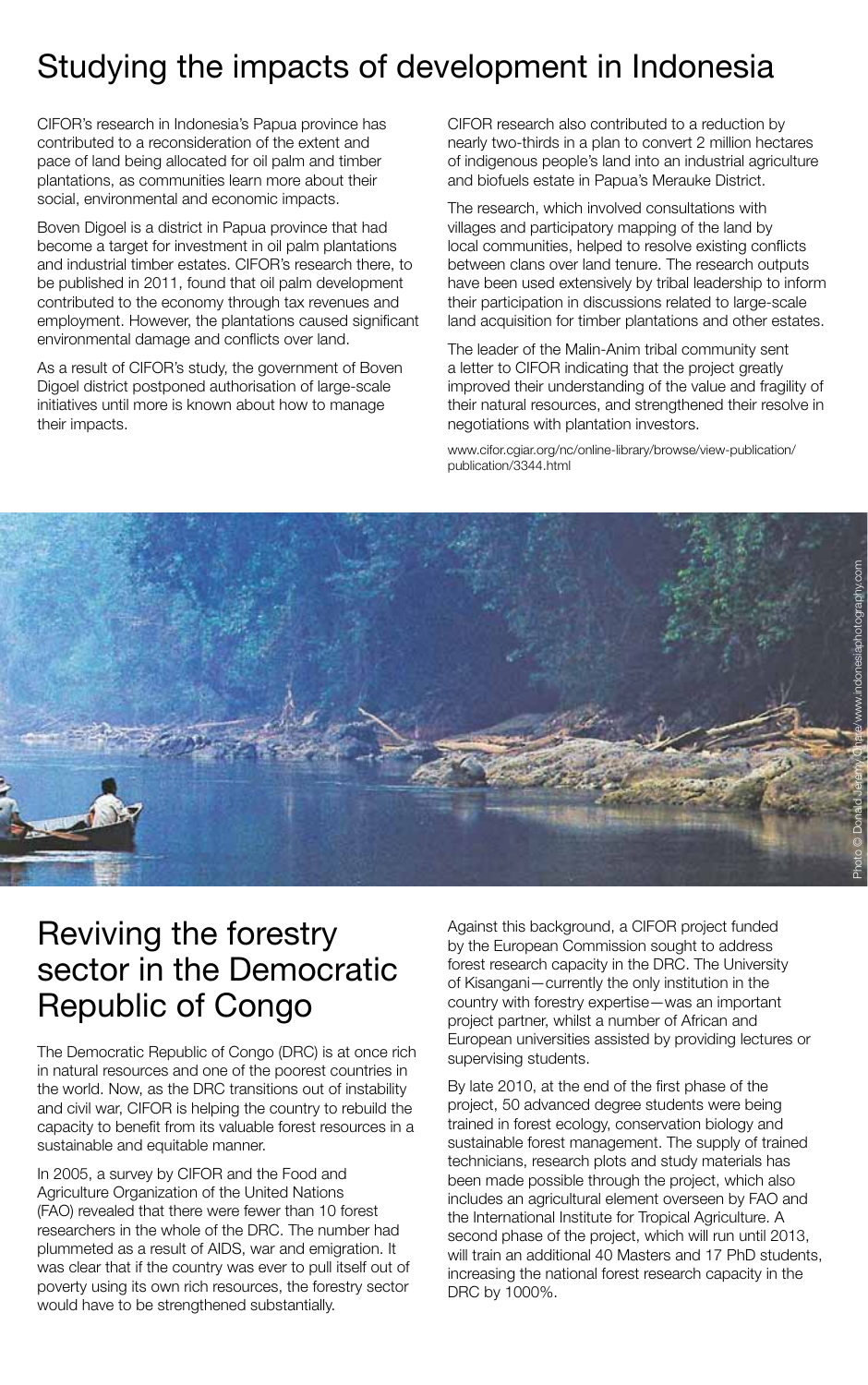

### 'PLUP fiction' improves land use planning in Lao PDR

A CIFOR-led project is yielding innovative tools that help rural people improve their livelihoods and protect their natural resources.

In recent years, the Lao PDR government has championed participatory land use planning (known by its abbreviation PLUP). This approach aims to increase the involvement of villagers in decision making on land zoning and management. Nonetheless, an analysis by CIFOR and its partners of some PLUP pilot projects revealed deficiencies in the methodology, which was frequently participatory in name only.

In response, the research teams developed a tool— 'PLUP Fiction'—and tested it in the six villages of the Muongmuay *Kumban* (village cluster) in 2010. Villagers—half of whom were women—were trained to serve as members of the village land management committee using simulated zoning negotiations. The exercise helped participants to understand the potential economic and environmental consequences of establishing land use zones to protect natural resources in the area.

The visualisation and learning elements of the PLUP Fiction approach proved vital to its success. That success was reinforced by proactive networking between villages and with government officials, which was kicked off at a 'Kumban Day' in December.

Whilst the early results of this participatory action research are promising, its full impact is still to come. Meanwhile, work continues as the partners move to test the planning tools in other parts of the district.

www.cifor.cgiar.org/nc/online-library/browse/view-publication/ publication/3375.html

#### Reducing forestry emissions in Indonesia

When negotiators from Jakarta and Oslo started working out the terms of a 'Letter of Intent' in which Norway would provide up to US\$ 1 billion to help Indonesia save its forests, both sides came to CIFOR for the latest research, analysis and advice.

Indonesia is the world's third largest emitter of greenhouse gases, mostly from deforestation, forest degradation and the conversion of peatlands. Norway is the world's largest contributor to efforts to save the world's forests.

After the agreement was announced in May 2010, CIFOR scientists were repeatedly consulted by a range of stakeholders in Indonesia and Norway, and have been invited to contribute to several task forces formed to move forward on the Letter of Intent provisions. Early in the process, CIFOR contributed an analysis of the degree to which Indonesia's stated target of reducing greenhouse gas emissions by 26 per cent could be reached by planting trees. A central finding of the study, 'Reducing forestry emissions in Indonesia', was that attempts to achieve significant reductions through tree planting alone would not be feasible, as the number of trees needed to fully achieve emission reduction targets would require a land area twice the size of the country. Instead, emission reduction efforts needed to focus on keeping existing forests as forests. It further concluded that new plantations should be established on degraded lands to reduce emissions associated with land use changes. The results were introduced at a planning meeting involving representatives from key sectors of the Government of Indonesia less than two weeks after the signing of the Letter of Intent.

It is too early to determine whether the bilateral agreement will be a success, as the process is still playing out, but it has already prompted much-needed public debate about the implications of alternative options for managing Indonesia's remaining forests. CIFOR is doing everything it can to help—and both parties to the agreement have expressed their appreciation of our involvement as a neutral broker of essential data, policy advice and other information.

www.cifor.cgiar.org/nc/online-library/browse/view-publication/ publication/3142.html

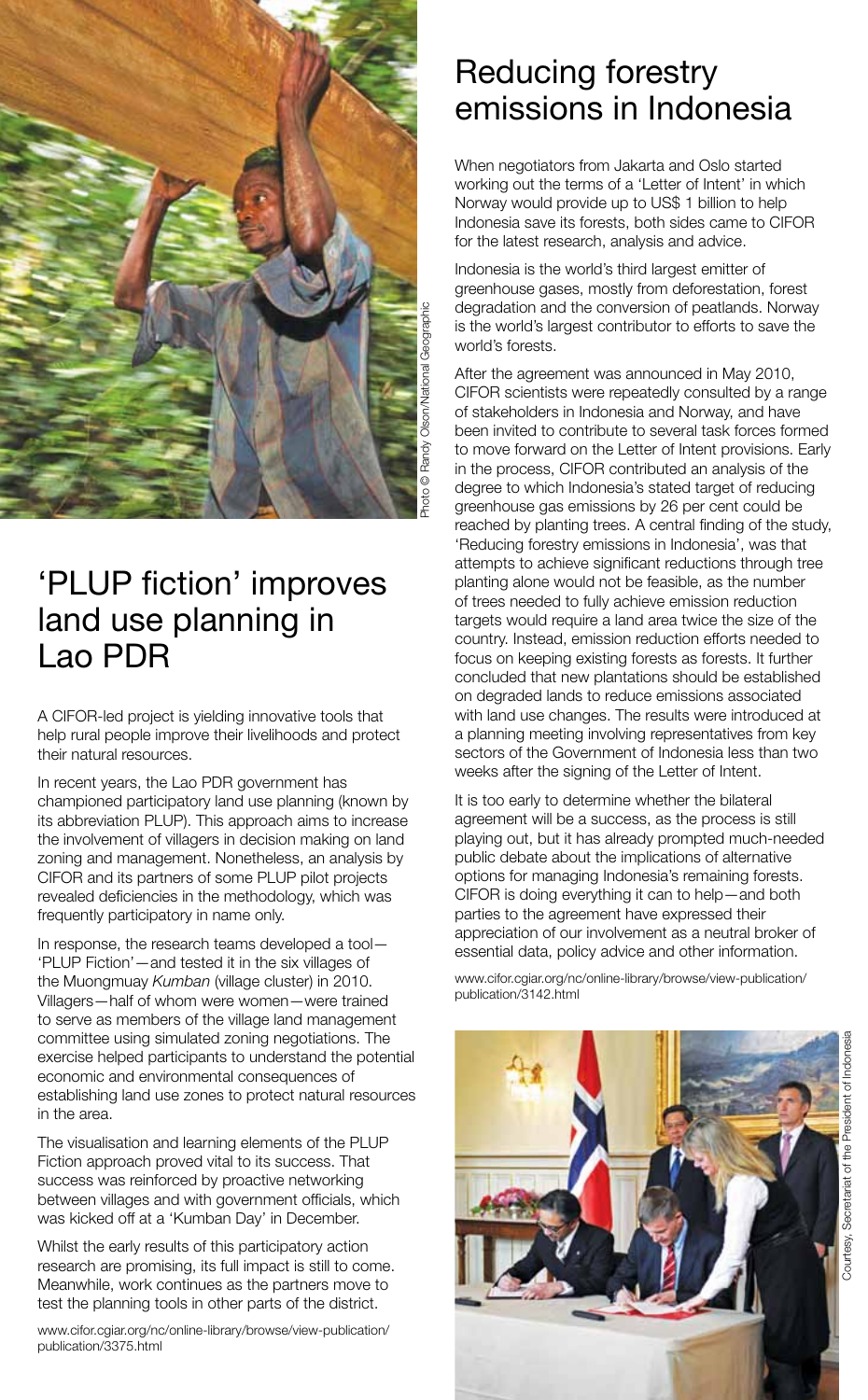#### CIFOR to lead global research programme on forests, trees and agroforestry

The decision by the Consultative Group on Agricultural Research (CGIAR) to channel its support into major strategic initiatives oriented to achieving impact on food security, environmental sustainability and improved policies is a resounding validation of CIFOR's own strategy and priorities. The CGIAR has included in its portfolio a thematic area on forests and trees, and has appointed CIFOR to lead it.

In his letter justifying the decision to name CIFOR as lead centre for the CGIAR Research Program on Forests, Trees and Agroforestry (or CRP6), Consortium Board Chair Carlos Perez del Castillo said:

We need to engage and establish closer ties with a community that embraces the whole global forestry, conservation, environmental systems and climate change debate. CIFOR has been the most prominent leader, voice and convener on these subjects and its research has been highly appreciated for its high quality and relevance to the most pressing challenges that forests face today. CIFOR has been able to give a credible response to current thinking with regard to forest, livelihood [and] poverty issues.…

'CIFOR's ability to translate research into impact,' continued Castillo, 'has been facilitated by its positioning in key forest policy arenas and ability to play a convening role across sectors, geographies and stakeholder groups. CIFOR also brings a track record of effective and innovative communications based in both in-house capacity and partnerships.'

Hunger and poverty are highly complex conditions requiring interventions of many kinds and at many levels. CRP6 will take a collective approach to its work, partnering with sibling centres Bioversity International, the World Agroforestry Centre (ICRAF) and the International Center for Tropical Agriculture (CIAT), as well as with like-minded institutions from the international to the local levels.

www.cifor.cgiar.org/crp6/

#### Promoting gender analysis in forestry research

CIFOR invested considerable resources to focus on gender in 2010. Two workshops were held to equip researchers and managers with concepts, frameworks and methods for conducting gender analysis in the field, as well as on how gender can better be incorporated into proposals, activity plans and budgets. These efforts paid off with positive feedback on how gender was incorporated into a proposal for the CGIAR Research Program on Forests, Trees and Agroforestry (or CRP6), which CIFOR is leading. A gender scoping study commissioned by the Consortium said that CRP6 was one amongst only five CRP proposals that 'integrated gender in original and effective ways'.

www.cifor.cgiar.org/gender/

Visit the web version of this Annual Report for the complete list of our 2010 publications: www.cifor.cgiar.org/annualreport2010.

Find updates to the crucial role forests play in mitigating and adapting to climate change at www.ForestsClimateChange.org.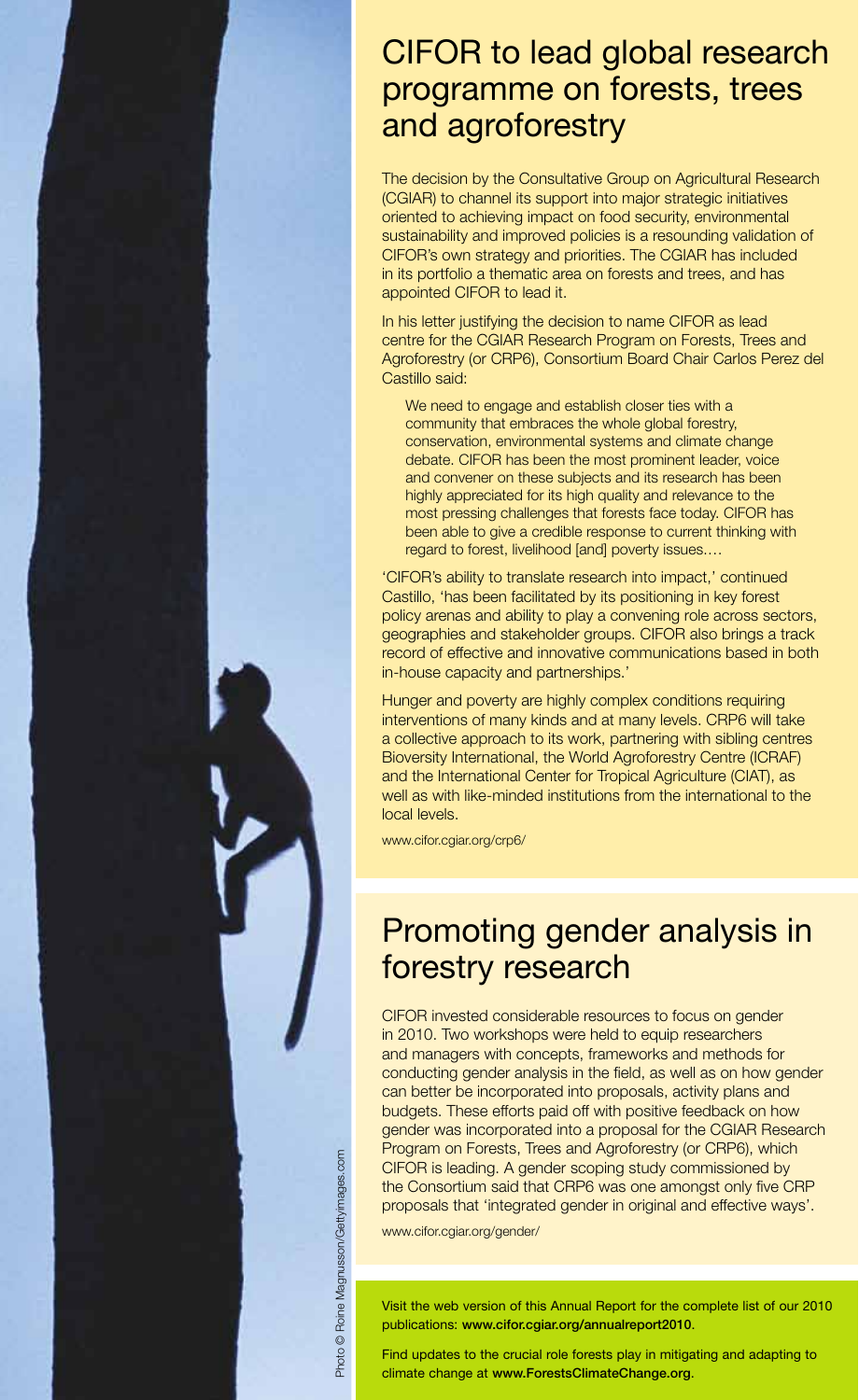### Forest Day 4: Time to act ... And they did!



Photos © Neil Palmer,

For the founders of Forest Day, a long sought-after goal—a firm agreement to move ahead with a programme to curb carbon emissions from deforestation and forest degradation—was achieved in December 2010 at the Sixteenth Conference of the Parties (COP16) to the United Nations Framework Convention on Climate Change (UNFCCC) in Cancún, Mexico.

The theme of Forest Day 4 was 'Time to act'. And five days after more than 1500 people from 109 countries (including 276 UNFCCC negotiators) had gathered for the largest Forest Day yet, the COP reached agreement on REDD+; an international incentive scheme for developing countries to reduce emissions from deforestation and forest degradation in favour of ensuring the sustainable management of forests and the enhancement of forest carbon stocks.

 $\blacktriangle$  It's time for all of us to push, and push hard for the full incorporation of REDD+ into a long-term international climate change agreement,' said Felipe Calderón Hinojosa, president of Mexico, at the opening of Forest Day 4. 'We have to change the way we do things or climate change will change us.  $\blacktriangleright$ 

CIFOR convened the event on behalf of the Collaborative Partnership on Forests, and the message of urgency was echoed by Director General Frances Seymour.

'Whether the objective is global climate protection, local adaptation, biodiversity conservation or rural development, there is an increasing sense that the risks of no action on forests are far greater than the risks of moving ahead. It's time to act,' she said at the opening plenary session.

The agreements reached in Cancún reignited interest and restored optimism regarding the likely implementation of REDD+ in the years ahead.

Whilst Forest Day has multiple goals, including informing the UNFCCC negotiations, it is difficult to determine the exact influence of the annual event. Still, the conference is credited as one of the most influential, best attended and most reported events of its type on forestry. More than a quarter of all participants responded to an online survey about the event and 94% said that Forest Day 4 was a success. Niels Elers Koch, President of the International Union of Forest Research Organizations, said, 'Forest Day is the single most important science–policy interface in the forest sector, where researchers and policy makers meet.'

More than 100 journalists attended Forest Day 4—the most yet. This was despite a major drop in the number of media stories on climate change and the environment worldwide in 2010. To rally interest in the lead-up to the event, CIFOR issued several press releases, and hosted a media tour and a press conference in Mexico City. At Forest Day 4 itself, bloggers wrote in six languages and a live video stream on the web broadcast sessions globally.

CIFOR had booths both at Forest Day 4 and COP16 itself, and these were popular destinations for people wanting to collect copies of the latest books, *Infobriefs* and other research publications by CIFOR on REDD+ and other forest-related issues.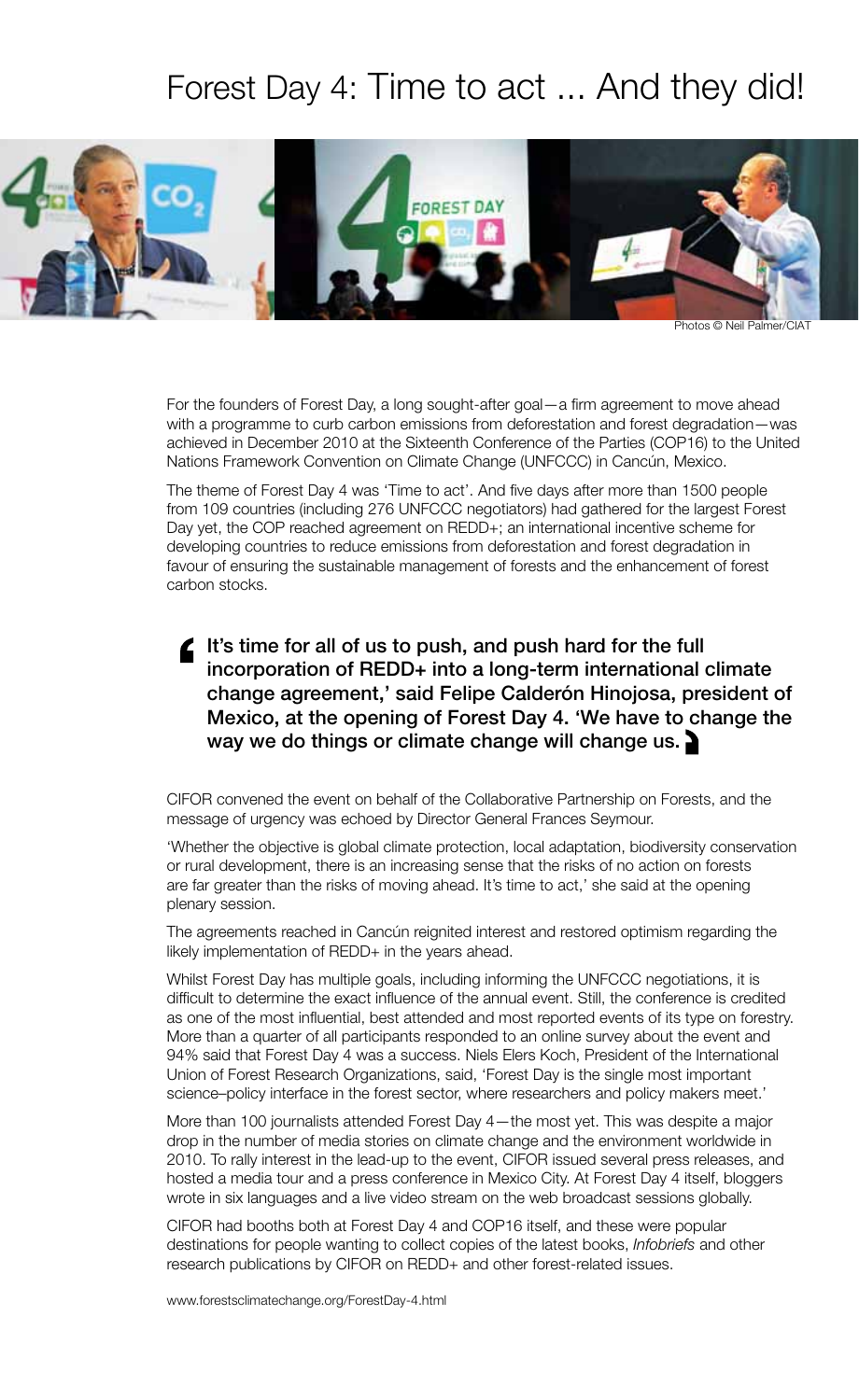#### Donors

CIFOR's work in 2010 would not have been possible without the generous support of the following organisations.

African Development Bank Australian Agency for International Development Australian Centre for International Agricultural Research Australian National University Austrian Development Agency Brazilian Agricultural Research Corporation Cameroonian National Forestry Development Agency Canadian International Development Agency Catholic Organisation for Relief and Development Aid Centro Internacional de Agricultura Tropical Chatham House Chinese Academy of Sciences Christensen Family Foundation CGIAR Canada Linkage Fund CGIAR Secretariat Climate and Land Use Alliance Conservation International Foundation Danish International Development Agency

David and Lucile Packard Foundation European Commission Fidelity Charitable Gift Fund Finnish Ministry of Agriculture and Forestry Finnish Ministry of Foreign Affairs Food and Agriculture Organization of the United **Nations** Ford Foundation French Commission for International Agricultural Research French Global Environment Facility French International Centre for Agricultural Research for Development German Advisory Service on Agricultural Research for Development German Agency for International Cooperation German Federal Ministry for Economic Cooperation and Development IFAR

Government of Iran

Indonesian Ministry of Forestry International Development Research Centre International Food Policy Research Institute International Fund for Agricultural Development International Network for Bamboo and Rattan Irish Aid Japanese Embassy, Jakarta, Indonesia John D. and Catherine T. MacArthur Foundation Korea Forest Research Institute Netherlands Ministry of Foreign Affairs Norwegian Agency for Development Cooperation Norwegian Ministry of Foreign Affairs Overseas Development Institute Rights and Resources Initiative Samdhana Institute Spanish National Research Institute for Agriculture and Food Technology

Swedish International

Development Cooperation Agency Swedish University of Agricultural Sciences Swiss Agency for Development and Cooperation Swiss Federal Office for the Environment The Nature Conservancy United Kingdom Department for International Development United Nations Environment Programme United Nations Institute for Training and Research United Nations Office on Drugs and Crime United States Agency for International Development United States Department of Agriculture, Forest Service United States Fish and Wildlife Service University of Wisconsin Wageningen University and Research Centre World Agroforestry Centre World Bank World Wide Fund for Nature

 **2010 2009**

#### Statements of financial position

As at 31 December 2010 and 2009 (in thousands of US dollars)

#### Statements of activities

For the years ended 31 December 2010 and 2009 (in thousands of US dollars)

| <b>Assets</b>                           | 2010   | 2009   |                                                              |                     | 2010              |              | 2009         |
|-----------------------------------------|--------|--------|--------------------------------------------------------------|---------------------|-------------------|--------------|--------------|
| <b>Current assets</b>                   |        |        |                                                              | <b>Unrestricted</b> | <b>Restricted</b> | <b>Total</b> | <b>Total</b> |
| Cash and cash equivalents               | 17,033 | 17,474 | <b>Revenues</b>                                              |                     |                   |              |              |
| Short-term time deposits                | 4354   | 7525   | - Grant revenues                                             | 11,511              | 15,475            | 26,986       | 23,591       |
| Account receivables:                    |        |        | - Other revenues                                             | 165                 |                   | 165          | 261          |
| - Donors, net                           | 6398   | 3700   | <b>Total revenues</b>                                        | 11,676              | 15,475            | 27,151       | 23,852       |
| - Employees                             | 346    | 469    |                                                              |                     |                   |              |              |
| - Others                                | 976    | 1287   | <b>Expenses</b>                                              |                     |                   |              |              |
| Prepaid expenses                        | 443    | 427    |                                                              | 5446                |                   |              |              |
| <b>Total current assets</b>             | 29,550 | 30,882 | - Programme                                                  |                     | 15,475            | 20,921       | 19,037       |
| <b>Non-current assets</b>               |        |        | related expenses                                             |                     |                   |              |              |
| Property, plant and equipment,          | 2082   | 1945   | - Management                                                 | 5496                |                   | 5496         | 5093         |
| net                                     |        |        | and general                                                  |                     |                   |              |              |
| Other assets                            | 1688   | 1387   | expenses                                                     |                     |                   |              |              |
| <b>Total non-current assets</b>         | 3770   | 3332   |                                                              | 10,942              | 15,475            | 26,417       | 24,130       |
|                                         |        |        | Indirect expense                                             | (1492)              |                   | (1492)       | (1485)       |
| <b>Total assets</b>                     | 33,320 | 34,214 | recovery                                                     |                     |                   |              |              |
|                                         |        |        | <b>Total expenses</b>                                        | 9450                | 15,475            | 24,925       | 22,645       |
| <b>Liabilities and net assets</b>       |        |        |                                                              |                     |                   |              |              |
| <b>Current liabilities</b>              |        |        | <b>Changes</b>                                               | 2226                |                   | 2226         | 1207         |
| Account payables:                       |        |        | in net assets                                                |                     |                   |              |              |
| - Donors                                | 11,785 | 15,404 |                                                              |                     |                   |              |              |
| - Employees                             | 202    | 164    | Supplementary schedule of expenses - classified by nature of |                     |                   |              |              |
| - Others                                | 261    | 126    | expenses                                                     |                     |                   |              |              |
| Accrued expenses                        | 1546   | 2150   | Personnel costs                                              | 5748                | 4662              | 10,410       | 9429         |
| <b>Total current liabilities</b>        | 13,794 | 17,844 | Supplies and                                                 | 3441                | 4807              | 8248         | 6971         |
| <b>Non-current liabilities</b>          |        |        | services                                                     |                     |                   |              |              |
| Employee benefits obligations           | 4414   | 3515   |                                                              | 534                 | 4830              | 5364         | 5446         |
| Accrued expenses - non-current          | 350    | 319    | Partnership                                                  |                     |                   |              |              |
| portion                                 |        |        | activities                                                   |                     |                   |              |              |
| <b>Total non-current liabilities</b>    | 4764   | 3834   | Operational                                                  | 772                 | 1083              | 1855         | 1698         |
|                                         |        |        | travel                                                       |                     |                   |              |              |
| <b>Net assets</b>                       |        |        | Depreciation of                                              | 447                 | 93                | 540          | 586          |
| Unrestricted:                           |        |        | property, plant                                              |                     |                   |              |              |
| - Undesignated                          | 11,159 | 9,533  | and equipment                                                |                     |                   |              |              |
| - Designated                            | 3603   | 3003   | Indirect expense                                             | (1492)              |                   | (1492)       | (1485)       |
| <b>Total net assets</b>                 | 14,762 | 12,536 | recovery                                                     |                     |                   |              |              |
| <b>Total liabilities and net assets</b> | 33,320 | 34,214 | <b>Total expenses</b>                                        | 9450                | 15,475            | 24,925       | 22,645       |
|                                         |        |        |                                                              |                     |                   |              |              |